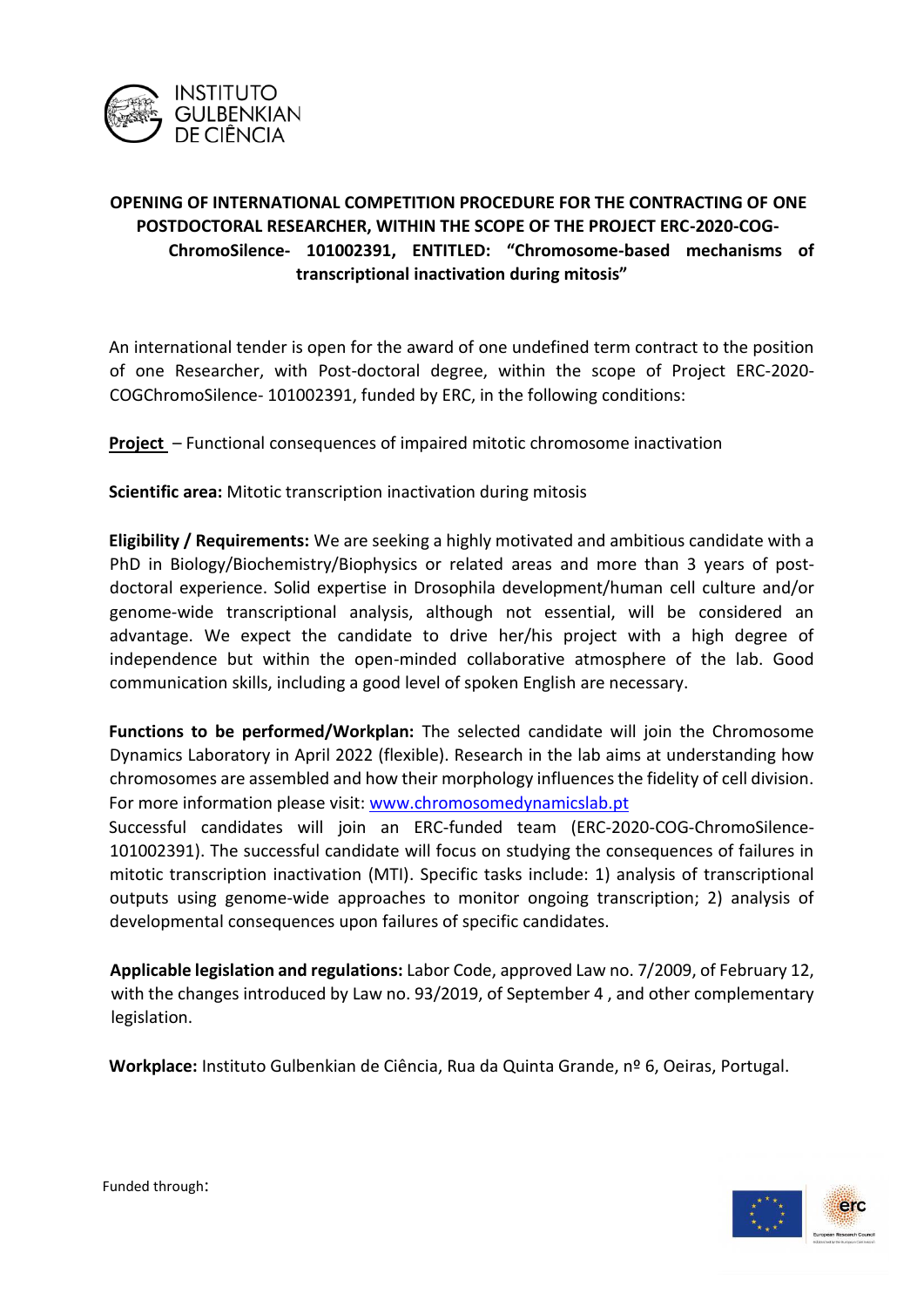

**Type of contract and salary:** Undefined term employment contract. The salary will be according to the 38<sup>th</sup> salary level of the Tabela Remuneratória Única (TRU), approved by ordinance nº1553-C / 2008 of December 31.

**Selection methods:** Applications will be evaluated according to the Curriculum and reference letters (60%), and motivation letter (20%). If considered necessary by the jury, the interview of shortlisted candidates will represent 20% of the final mark. The final results will be expressed in a scale of 0-100. The deliberation is made by means of nominal vote, according to the eligibility and selection criteria, and abstentions are not allowed.

**Composition of the Jury:** President: Dr. Raquel Oliveira, Vowels: Dr Caren Norden, and Dr. Moises Mallo. Substitute members (optative) Dr. Alexandra Tavares.

**Notification of results:** Minutes will be drawn up with a summary of the Jury meetings, their votes and justification along with an ordered list of the approved candidates and their classifications. The results of this call will be sent by email to all candidates. The Ata will be sent to any candidate that makes that request.

Application deadline and application form: Applications must be submitted from 9<sup>th</sup> February until 17<sup>th</sup> March of 2022. Applications must include a Letter of Motivation, Curriculum Vitae, and PhD certificate sent by the candidate and 2 reference letters sent by the referees. Applications and reference letters should be sent independently by e-mail to rcoliveira@igc.gulbenkian.pt, with the subject "ERC Post-Doctoral position". The applications single pdf file should be named "CandidateName\_ERCproject2022.pdf".

All candidates (taxpayers in Portugal) are required to present evidence of the fulfillment of their individual obligations towards the Portuguese Tax Authority and Social Security. Failure to comply with this requirement will be considered as a criteria for exclusion from the recruitment process.

**Hearing of the candidates and date of final decision:** After notification of the results, all the candidates will have 10 working days to comment. On the 11th day the jury will make the final decision.

**Non-discrimination and equal access policy:** The IGC actively promotes a policy of nondiscrimination and equal access, so that no candidate can be privileged, benefited, harmed or deprived of any right or exemption from any duty of reason, including descent, age, sex, sexual orientation, marital status, family status, economic situation, education, social origin